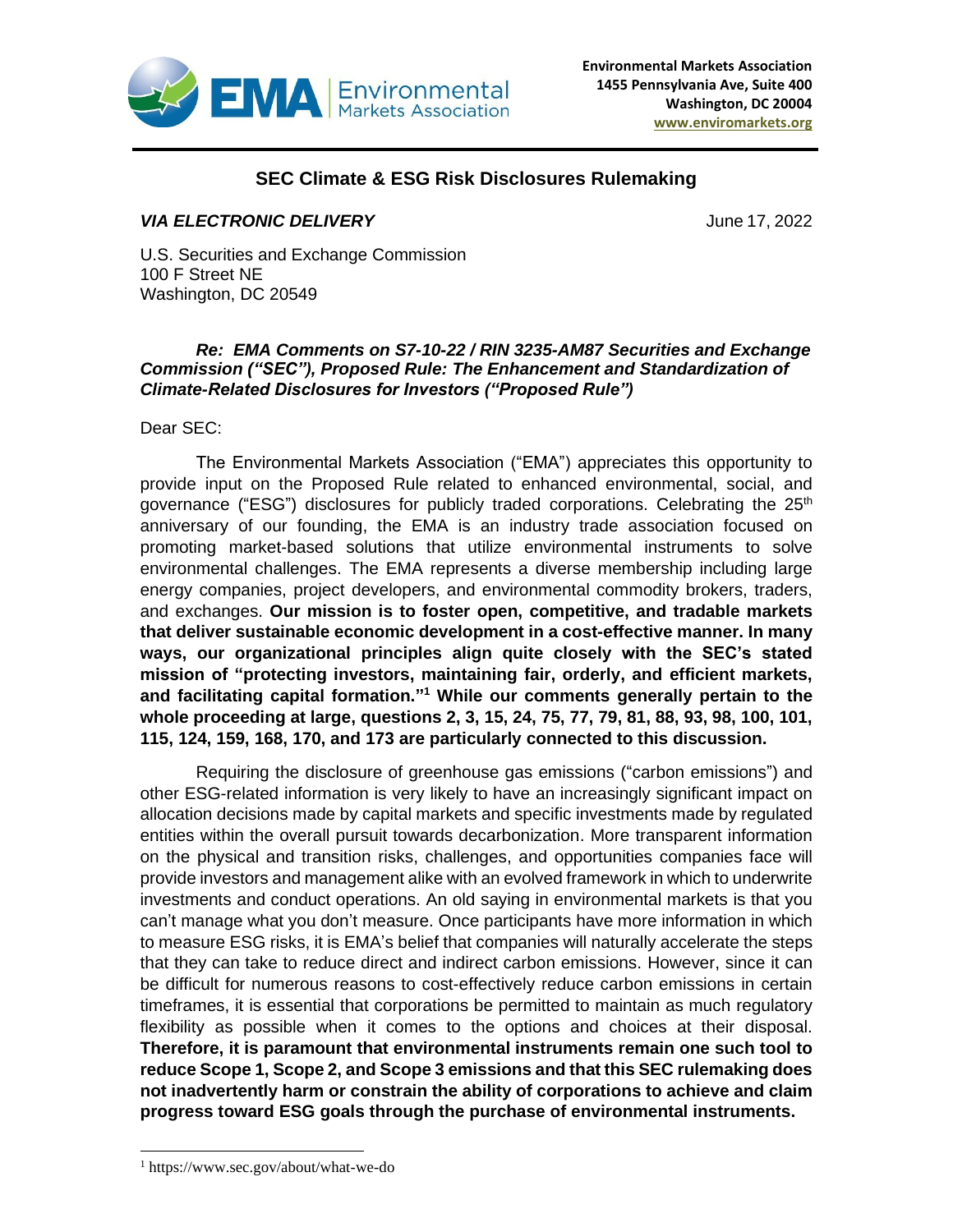

Environmental instruments (also known as environmental attribute certificates or environmental commodities) provide revenue to sustainable infrastructure and ecosystem service projects and have evolved over many decades to become an increasingly critical part of project finance. Project-based instruments such as renewable energy certificates ("RECs"), renewable thermal certificates ("RTCs"), and carbon offsets ("Offsets") serve as proven and successful ways to price, convey and transfer environmental attributes for representation purposes and are being used to mitigate Scope 1, Scope 2, and Scope 3 emissions today. In well-designed compliance and voluntary markets, carbon emission reductions are real, additional, and verifiable. Large markets exist today that transfer these environmental instruments from renewable energy and carbon emission reduction projects to entities that seek to comply with environmental goals or targets. Environmental commodities thus serve multiple functions: (1) the definition, standardization, and commodification of environmental attributes; (2) an institutional-grade instrument to track and facilitate cash flow for sustainable economic activities; and (3) a flexible regulatory and reporting tool used by businesses to obtain and claim emission reductions more costeffectively when internal abatement opportunities are not feasible. **As such, tradable environmental instruments unlock market efficiency and cost-effective decarbonization opportunities that give corporations more flexibility to pursue a combination of physical and environmental investment strategies throughout time to achieve ESG targets.**

The EMA was formed in 1997, the same year that the Kyoto Protocol was adopted, and three years before the first voluntary REC transaction was completed. We have a long history with the use of environmental instruments, which have been well defined by both various state and federal laws as well as stakeholder associations that have crafted voluntary standards widely in use for RECs, RTCs, and Offsets. The environmental credit markets have succeeded in directing tremendous amounts of capital into sustainable projects and technologies and have been a major contributor to the rapid decline of lowcarbon technology cost curves. **In the spirit of "maintaining fair, orderly and efficient markets" as well as "facilitating capital formation" we recommend that the SEC refrain from re-"defining" these instruments; there is simply no need and doing so would only serve to create confusion among investors and conflict with the many agencies and programs who have been involved with this effort for the past several decades. Nor should the required environmental credit disclosures be so onerous as to discourage their use to offset Scope 1, Scope 2, or Scope 3 emissions when reported.** Industry groups are constantly at work on promulgating and improving standards to increase the transparency and credibility associated with these credits, combining enhanced data reporting with science-based practices to provide ever increasing levels of transparency and assurance in the attributes being transferred.

**When it comes to greenhouse gas inventory accounting, the EMA strongly encourages the SEC to finalize a rule that makes it permissible and straightforward for corporations to use environmental instruments to reduce reported carbon emissions in their disclosures and in a manner that cultivates confidence by corporations to use purchased credits for the fulfillment of their ESG targets. Even if more information is ultimately required to be disclosed, the structure of the climate disclosures and reporting framework should allow corporations to report net emissions as a primary carbon metric that accounts for reduced carbon emissions via the purchase of environmental instruments.**